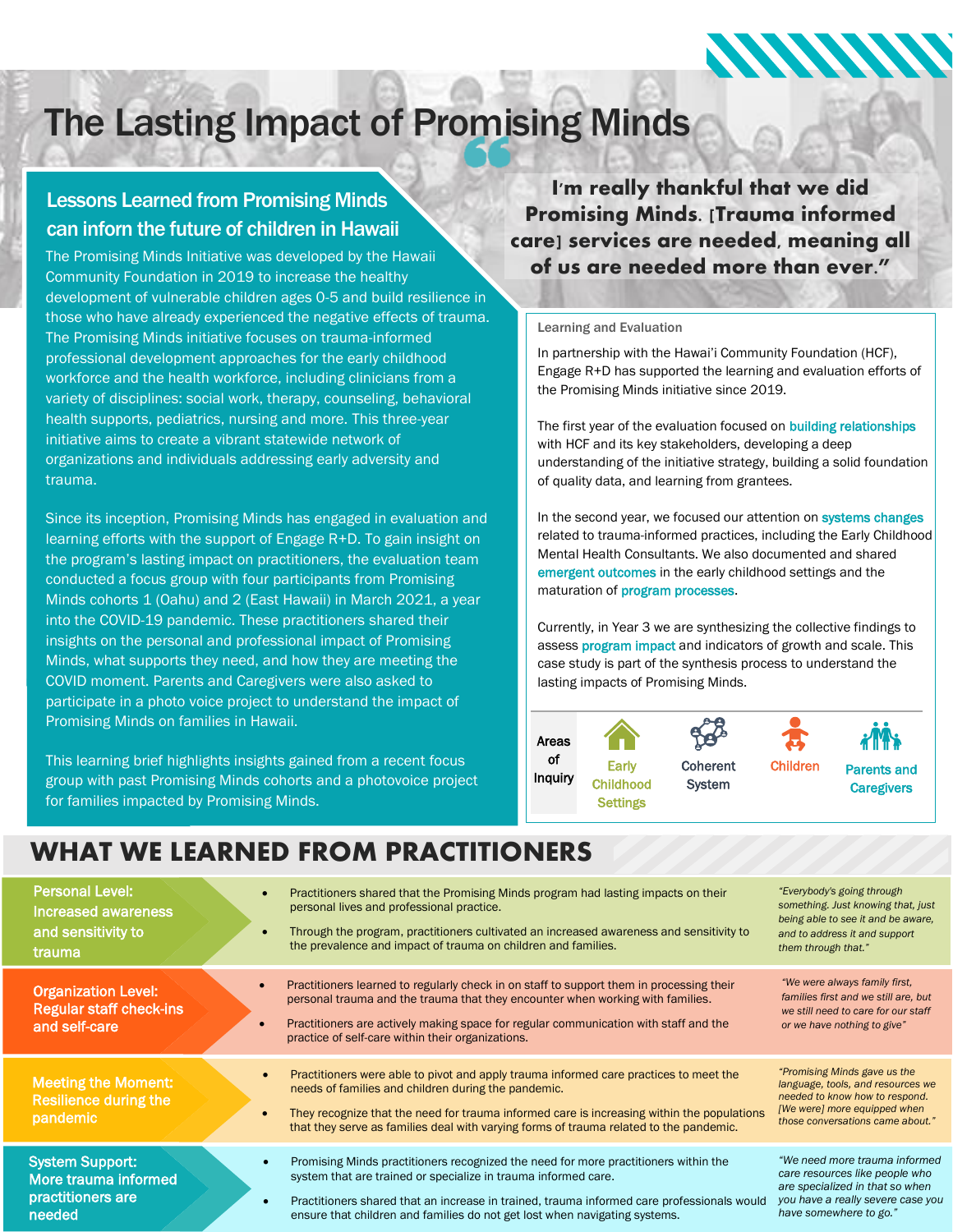# Learnings that Last

The focus group conducted with past Promising Minds practitioners in March 2021 was a followup to focus groups that were conducted during practitioners' participation in the program in 2019. By checking in with practitioners over one year after they had completed the program, the evaluation team was able to gain insight into how practitioners applied what they learned in their personal lives and professional practice. The timing of the focus group, one year into the COVID-19 pandemic, allowed the evaluation team to learn how practitioners applied Promising Minds' trauma informed care teachings to their work with children and families during a challenging time. Practitioners also noted necessary supports that would be beneficial within the child and family care system in order for trauma informed care practices to spread throughout Hawaii. The following table provides insights into the learnings that practitioners and includes practitioner quotes and stories from the field.

#### How Promising Minds Shaped Practitioners' Lives and Professional Practice

#### 1. Raising Awareness: Practitioners shared that the Promising Minds program helped them identify trauma

Practitioners mentioned that they developed a new understanding, sensitivity and awareness that "trauma can look different for different people" and that "everybody's going through something." Approaching their lives and their professional practice with this in mind has helped them identify when and how they can be a source of support for their own families, staff, and families in their care.



#### 2. Increasing the Practitioner Capacity to Engage in Trauma Informed Dialogue: The program also supplied practitioners with the knowledge and the language to engage in trauma informed dialogues with families.

A Story from the Field: *[My colleague] and I did a training parenting class at our shelter site. All the families that we were talking to actually are living in that shelter. We did exercise with them about what does stress look like and relate that to what trauma looks like. Trauma looks different to everyone. There's a breakthrough moment at the end of our session when we just had it opened up for them to share and ask questions. One family just broke down and was like, "What if your own family is toxic?" [My colleague] talked to them and was explaining to that guy that absolutely it can be the case. It's okay. Don't feel bad that your*  family is toxic. The first step is that you're recognizing that. And now how are you going to help your keiki by *recognizing that? What are you going to do to protect your keiki? Decide what is going to be the best thing for you to do to help them so that they're not exposed to that toxic stress or abused or traumatized about whatever is happening.*



#### 3. Supporting Staff through their Trauma: Through Promising Minds, practitioners realized that their own staff required trauma informed support in order to be effective in the field when working with families.

Practitioners shared that they changed their organizational practices to include more regular check-ins with staff and team members in order to provide ongoing trauma informed support internally. These check-in points proved to be valuable during the pandemic, when staff were dealing with additional stressors and greater responsibilities at home.

One practitioner explained, "That idea of reflective supervision and then how we're assisting them to be able to cope with their trauma as they're assisting others through their trauma. I think that's become even more necessary now through COVID, it's really helped us because so many of our staff are just overwhelmed and at their wit's end but just giving their all to the families they serve and not having enough to give to their families in their home. Then the impacts on their children become negative. So we're really trying to help them find that balance so that that doesn't become an issue and they don't have to deal with that in the future."

[Promising Minds] it really helped me with my team knowing where my team's at all the time so that I know when they need support."



### Learnings in Action: Responding to the COVID-19 Pandemic

Promising Mind practitioners shared that the impact of the pandemic has been hardest on their most vulnerable families, particularly those that have experienced job loss, homelessness, or are considered undocumented. Practitioners also noted that many families are experiencing depression and family members are at risk of intimate partner violence. One participant mentioned, "For some children and some families, COVID might someday actually be an ace. It's so traumatic to some."

Throughout the pandemic, Promising Minds practitioners have shifted from in-person or at-home care to providing virtual support for families, food distribution, and toolkits with activities for children and families. These efforts are the product of stronger, more cohesive partnerships with community groups and agencies that have been fostered during 2020 in order to meet the needs of families.

Practitioners also mentioned that the teachings of Promising Minds prepared them for how to respond to the stressors of the pandemic and provided them with the vocabulary, tools, and sensitivity to engage in trauma informed conversations with staff and the families they serve.